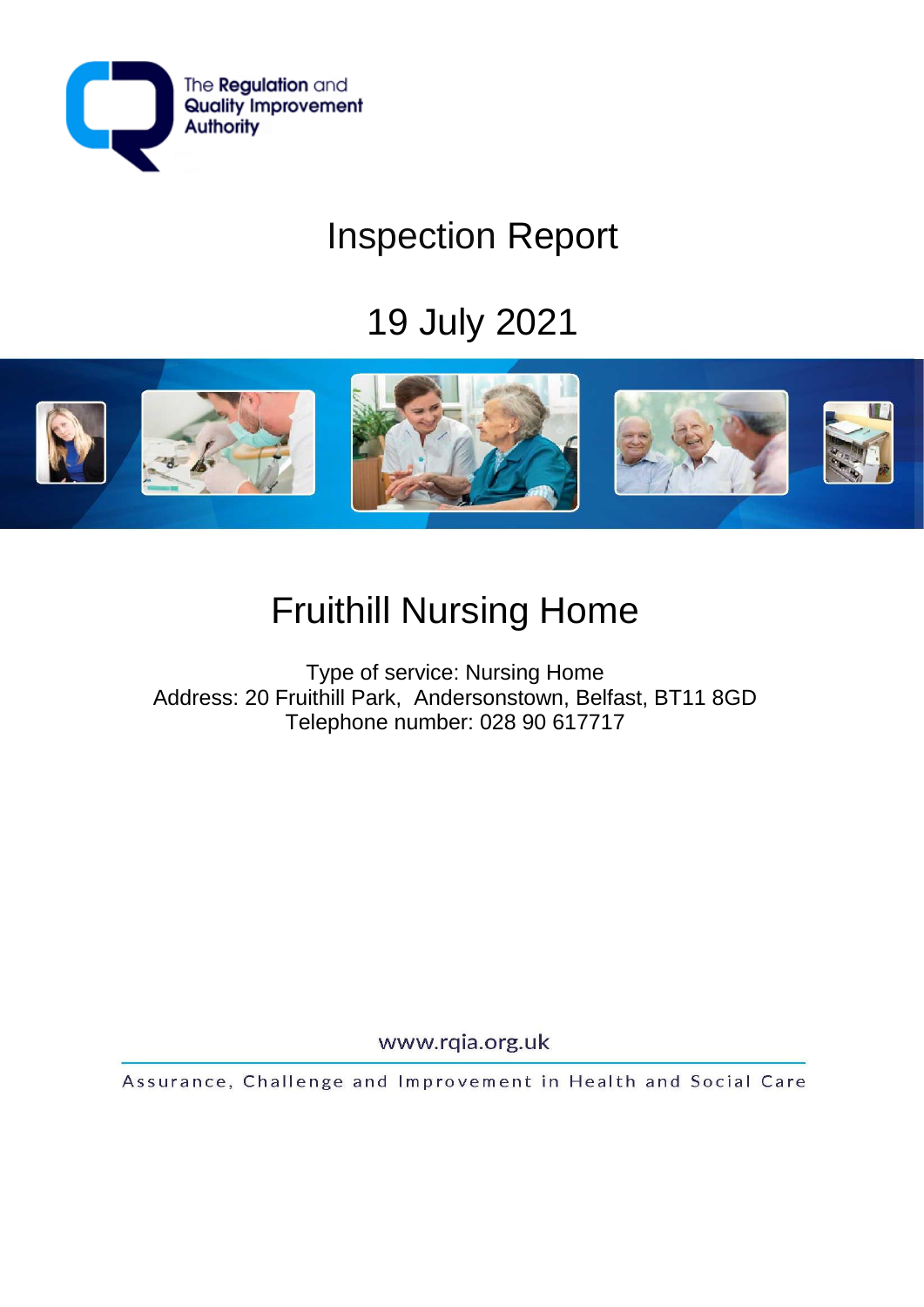Information on legislation and standards underpinning inspections can be found on our website<https://www.rqia.org.uk/>

#### **1.0 Service information**

| <b>Organisation/Registered Provider:</b>              | <b>Registered Manager:</b>                |
|-------------------------------------------------------|-------------------------------------------|
| <b>Brooklawn Ltd</b>                                  | Mr Seon MacStiofain                       |
|                                                       |                                           |
| <b>Responsible Individual:</b><br>Mr Paul McGrenaghan | Date registered: 29 January 2020          |
| Person in charge at the time of inspection:           | <b>Number of registered places:</b>       |
| Mr Seon MacStiofain                                   | 36                                        |
|                                                       |                                           |
|                                                       | There shall be a maximum of two patients  |
|                                                       | accommodated in category NH-LD. The       |
|                                                       | home is approved to provide care on a day |
|                                                       | basis only to 2 persons.                  |
|                                                       |                                           |
| <b>Categories of care:</b>                            | Number of patients accommodated in the    |
| Nursing Home (NH)                                     | nursing home on the day of this           |
| I – Old age not falling within any other              | inspection:                               |
| category.                                             |                                           |
| $LD - Learning$ disability.                           | 30                                        |
| $LD(E)$ – Learning disability – over 65 years.        |                                           |
| PH - Physical disability other than sensory           |                                           |
| impairment.                                           |                                           |
| PH(E) - Physical disability other than sensory        |                                           |
| impairment - over 65 years.                           |                                           |
| TI - Terminally ill.                                  |                                           |
|                                                       |                                           |
|                                                       |                                           |

**Brief description of the accommodation/how the service operates:**

This home is a registered Nursing Home which provides nursing care for up to 36 patients. The home is a two storey house with patient accommodation located across both floors. A large dining room and lounge are located on the ground floor. An enclosed courtyard is located to the rear of the home.

## **2.0 Inspection summary**

An unannounced inspection took place on 19 July 2021, from 9:45am – 5:15pm by a care Inspector.

The inspection assessed progress with the areas for improvement identified in the home since the last care inspection and to determine if the home was delivering safe, effective and compassionate care and if the service was well led.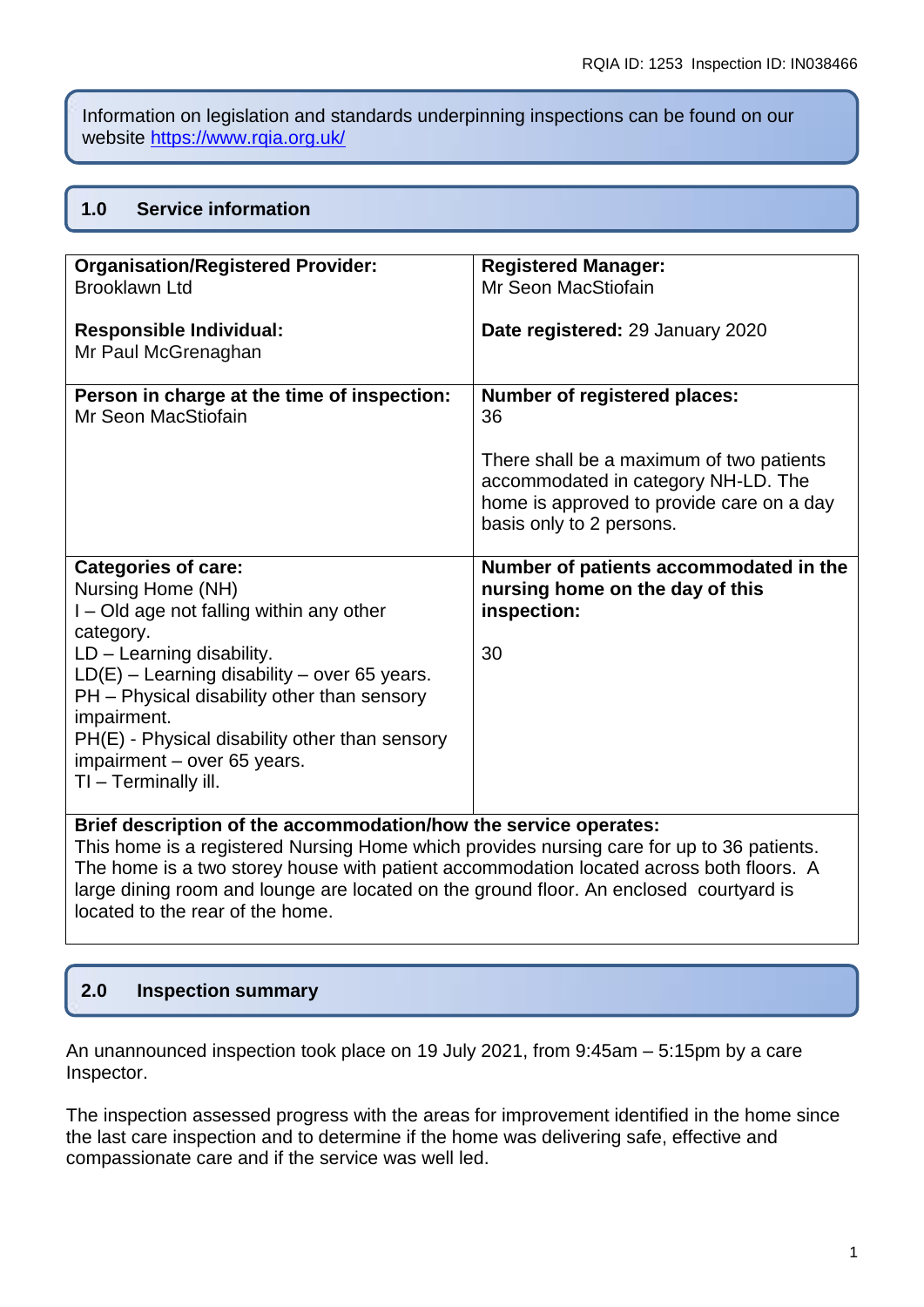The outcome of the inspection confirmed that the care in Fruithill Nursing Home was delivered in a safe, effective and compassionate manner. The service was well led with a clear management structure.

As a result of this inspection two previous areas for improvement have been stated for a second time, one has been carried forward for review at a future inspection and a further six area identified. Compliance with this area will further improve the services provided in the home.

### **3.0 How we inspect**

RQIA's inspections form part of our ongoing assessment of the quality of services. Our reports reflect how they were performing at the time of our inspection, highlighting both good practice and any areas for improvement. It is the responsibility of the service provider to ensure compliance with legislation, standards and best practice, and to address any deficits identified during our inspections.

To prepare for this inspection information held by RQIA about this home was reviewed. This included the previous areas for improvement issued, registration information, and any other written or verbal information received from residents, relatives, staff or the Commissioning Trust.

Throughout the inspection patients and staff were asked for their opinion on the quality of the care; and their experience of living or working in this home. The daily life within the home was observed and how staff went about their work. A range of documents were examined to determine the effectiveness of care delivery and the systems were in place to manage the home.

Questionnaires and 'Tell Us' cards were provided to give residents and those who visit them the opportunity to contact us after the inspection with their views of the home. A poster was provided for staff detailing how they could complete an on-line questionnaire.

At the end of the inspection the Manager was provided with details of the findings.

### **4.0 What people told us about the service**

Twelve patients and seven staff were spoken with. Patients spoke fondly about the staff, their attitude and how they attended to them. The relationships and interactions between staff and patients was very relaxed and informal which created a sense of community.

Patients were content and provided examples of what they liked about living in Fruithill.

Patients said they were well looked after and had no complaints. The routine in the home was well organised and unhurried.

Patients who were unable to give their opinion on their care were observed to be well attended to with good attention paid to their personal appearance.

We spoke with two relatives both of whom were very satisfied with the care. They also spoke highly of the staff and reported that they found the staff, and the manager, to be approachable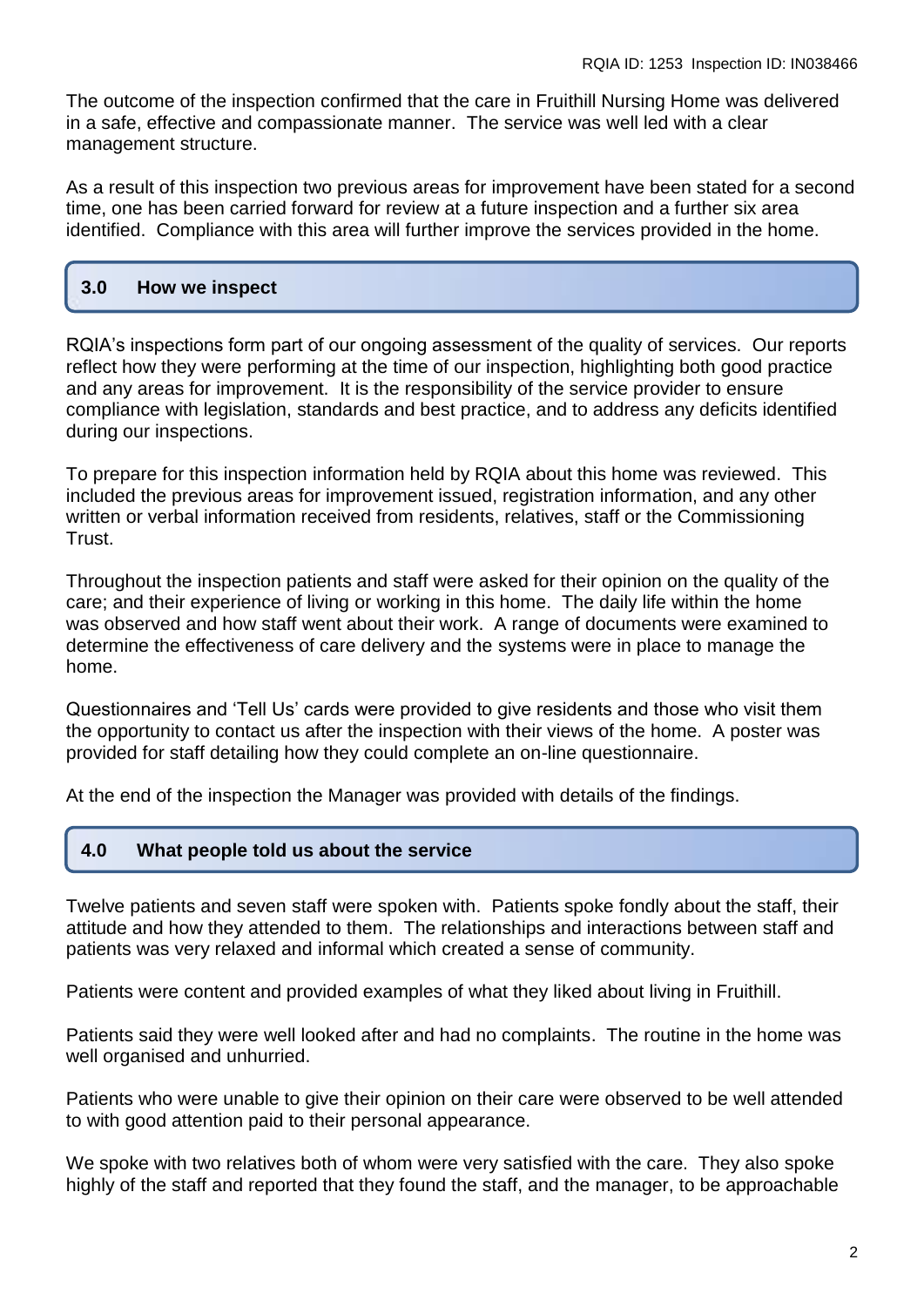and supportive. Both were complimentary regarding how visiting and the introduction of care partners had been managed through the pandemic.

Staff told us they were able to meet the needs of the patients in a timely way, that they worked well as a team and were happy working in the home.

| 5.0 The inspection |  |  |  |  |
|--------------------|--|--|--|--|
|                    |  |  |  |  |

#### **5.1 What has this service done to meet any areas for improvement identified at or since last inspection?**

| Areas for improvement from the last inspection on 23 March 2021                     |                                                                                                                                                                                                                                                                                                                                                                                   |                                    |  |
|-------------------------------------------------------------------------------------|-----------------------------------------------------------------------------------------------------------------------------------------------------------------------------------------------------------------------------------------------------------------------------------------------------------------------------------------------------------------------------------|------------------------------------|--|
| <b>Regulations (Northern Ireland) 2005</b>                                          | Action required to ensure compliance with The Nursing Homes                                                                                                                                                                                                                                                                                                                       | <b>Validation of</b><br>compliance |  |
| Area for improvement 1<br><b>Ref:</b> Regulation $12(1)(a)$                         | The registered person shall ensure that the<br>frequency with which wounds are dressed is in<br>accordance with patients' care plan.                                                                                                                                                                                                                                              | <b>Met</b>                         |  |
| <b>Stated: First time</b>                                                           | Action taken as confirmed during the<br>inspection:<br>A review of care records confirmed that this<br>area for improvement has been met.                                                                                                                                                                                                                                         |                                    |  |
| Area for improvement 2<br><b>Ref:</b> Regulation 17(1)<br><b>Stated: First time</b> | The registered person shall ensure that a<br>regular programme of audit, to proactively<br>drive service improvement and to identify<br>potential risk is implement without further<br>delay.                                                                                                                                                                                     |                                    |  |
|                                                                                     | Action taken as confirmed during the<br>inspection:<br>Progress with meeting this area for<br>improvement has been made with the<br>introduction of audit templates and the<br>completion of a small number of audits.<br>Increased audit activity is now required<br>therefore this area for improvement has been<br>assessed as partially met and is stated for<br>second time. | <b>Partially</b><br>met            |  |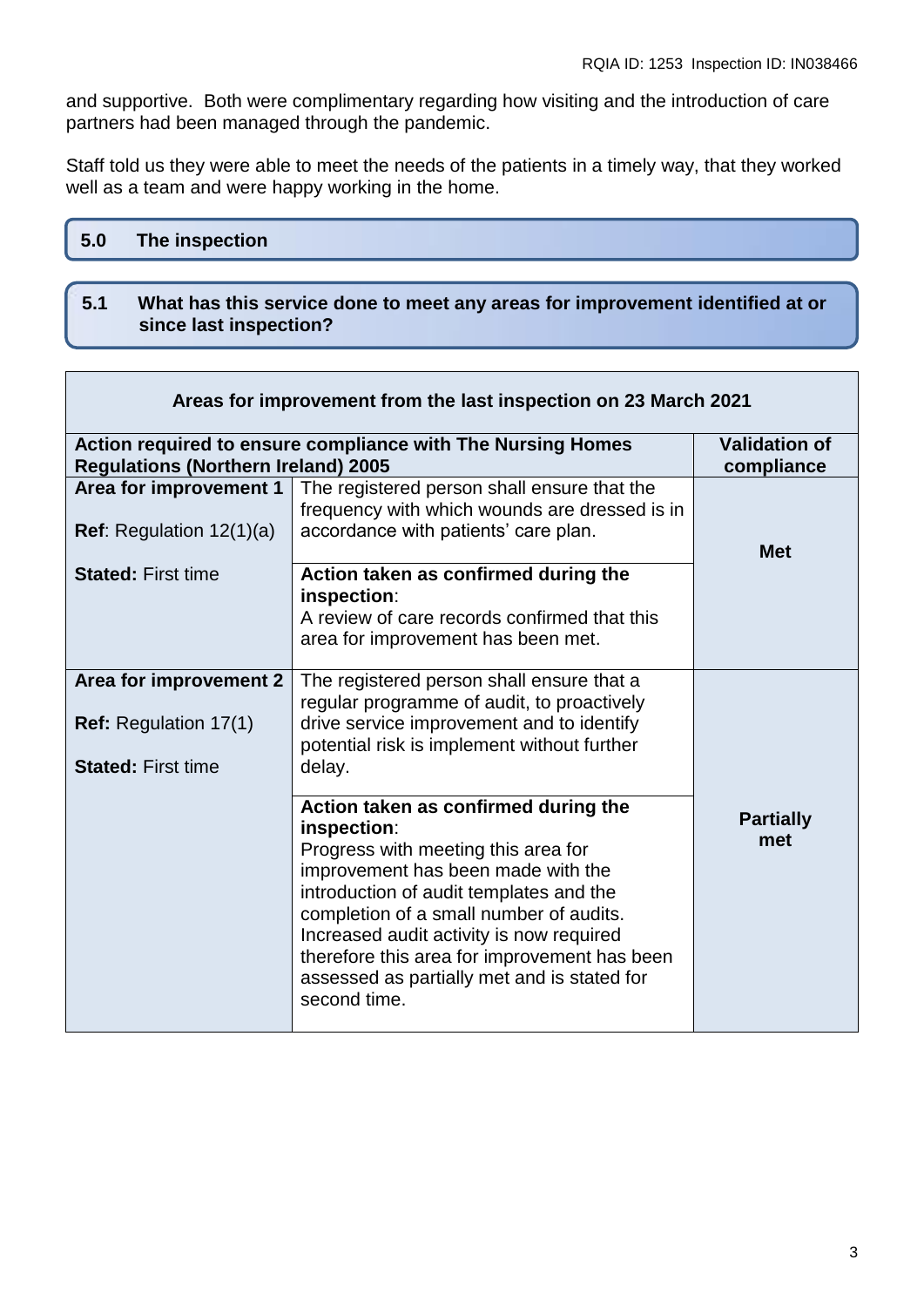| Action required to ensure compliance with the Care Standards for<br><b>Nursing Homes (April 2015)</b> | <b>Validation of</b><br>compliance                                                                                                                                                                                                                                                                                             |                           |
|-------------------------------------------------------------------------------------------------------|--------------------------------------------------------------------------------------------------------------------------------------------------------------------------------------------------------------------------------------------------------------------------------------------------------------------------------|---------------------------|
| Area for improvement 1<br>Ref: Standard 16.11<br><b>Stated: First time</b>                            | The registered person shall ensure that the<br>recording of complaints is further developed to<br>include whether or not the complainant is<br>satisfied with the outcome and how this level<br>of satisfaction was determined.                                                                                                | <b>Carried forward</b>    |
|                                                                                                       | Action taken as confirmed during the<br>inspection:<br>There have been no complaints received<br>since the previous inspection. Therefore this<br>area for improvement has been carried<br>forward for review at the next inspection.                                                                                          | to the next<br>inspection |
| Area for improvement 2<br>Ref: Standard 4.8<br><b>Stated: First time</b>                              | The registered person shall ensure that where<br>a bedrail assessment recommends that due<br>to potential risk, alternatives be considered,<br>records reflect what alternatives were tried<br>and, if the decision is taken to proceed with<br>bedrails, the reason for this decision.                                        | <b>Partially met</b>      |
|                                                                                                       | Action taken as confirmed during the<br>inspection:<br>A review of care records evidenced that<br>improvements have been made with the<br>recording of bedrail assessments however<br>some inconsistencies remain. Therefore this<br>area for improvement is assessed as partially<br>met and is now stated for a second time. |                           |
| Area for improvement 3<br><b>Ref: Standard 4.8</b><br><b>Stated: First time</b>                       | The registered person shall ensure that care<br>plans for behaviours which challenge<br>contained details of how the patients'<br>behaviours presented, any know triggers and<br>what approaches helped to calm them.                                                                                                          | <b>Met</b>                |
|                                                                                                       | Action taken as confirmed during the<br>inspection:<br>A review of care records confirmed that this<br>area for improvement has been met.                                                                                                                                                                                      |                           |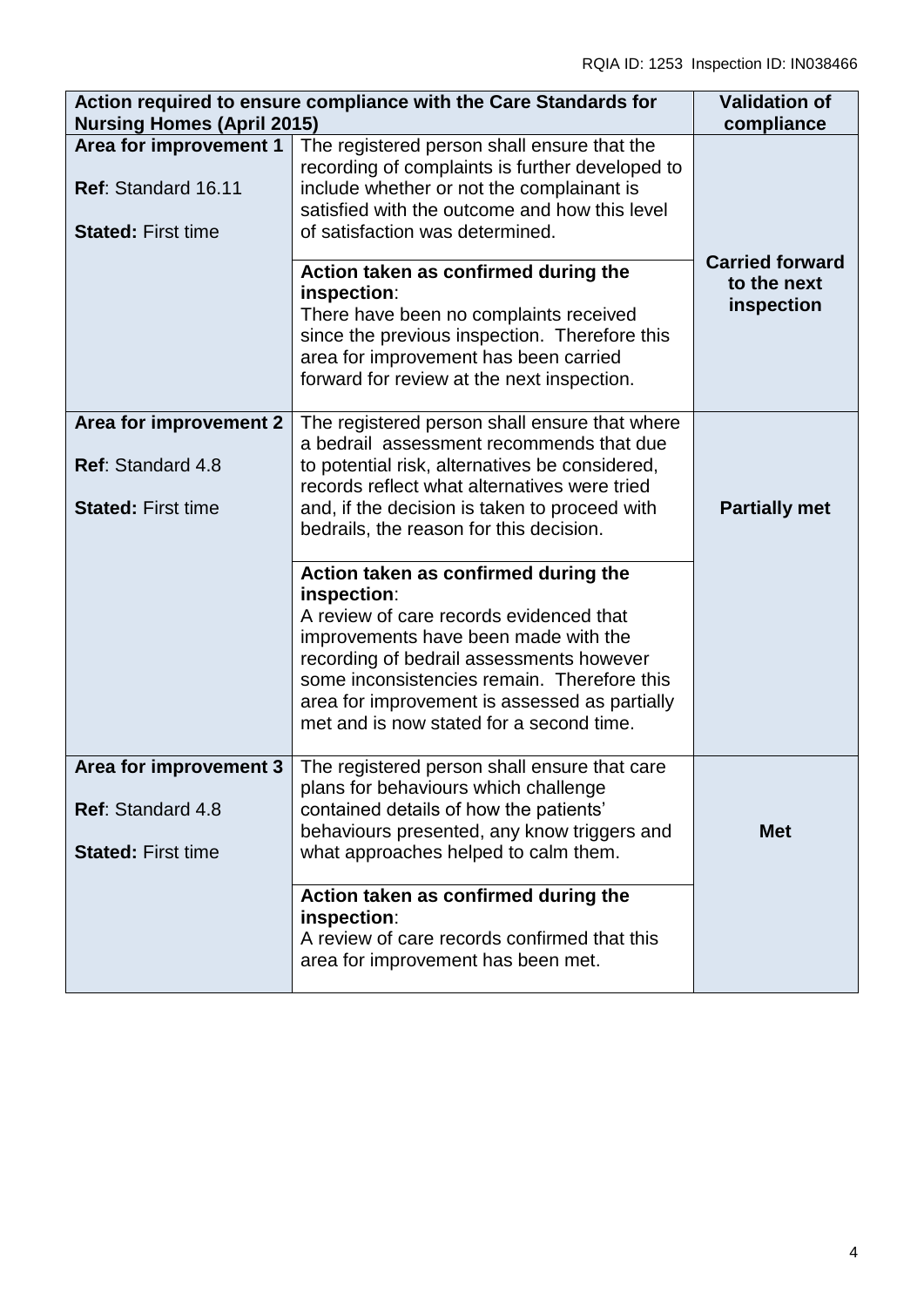#### **5.2 Inspection findings**

#### **5.2.1 Staffing Arrangements**

The staff duty rota accurately reflected the staff working in the home on a daily basis. The Manager told us that the number of staff on duty was regularly reviewed in line with patient dependency to ensure the needs of the patients were met. Observations confirmed that there was enough staff to respond to the needs of the patients in a timely way and to support flexible routines to suit patients' individual needs.

When the Manager is off duty a registered nurse was in the charge of the home. Competency assessments are required to be completed for any nurse who is given responsibility of being in charge of the home in the absence of the manager; this was identified as an area for improvement.

Systems were in place to check that staff were appropriately registered with a relevant professional body and that their registration remained live.

Patients spoke fondly about the staff, their attitude and how they attended to them. The routine in the home was well organised and unhurried.

Staff were satisfied with the number of staff on duty. The evidence reviewed provided assurances that staffing was safe.

Two relatives spoken with were complimentary regarding the commitment of staff to their loved ones care, especially during the pandemic.

#### **5.2.2 Care Delivery and Record Keeping**

Staff explained that they met at the beginning of each shift to discuss any changes in the needs of the patients. Staff were knowledgeable of individual patients' needs, their daily routine, wishes and preferences. Observations confirmed that care was being delivered effectively to meet the needs of the patients.

Patients were content that there was choice in their daily life. Patients were assisted with their morning routine depending on when they liked to get up. Patients had the choice of spending their day in their bedroom or with other patients in the lounge. Staff engaged with patients on an individual and group basis throughout the day and patients had the opportunity to take part in social activities if they wished.

Whilst patients were encouraged to come to the dining room for their lunch some chose to have their meals in the lounge or in their bedroom. There was a relaxed atmosphere in the dining room with staff present to assist patients with their meals as required. The meals served were home cooked and smelt and looked appetising. Patients were complimentary regarding the quality and selection of meals provided.

A range of assessments were completed to identify patients' needs. Care records provided details of the care each patient required and were reviewed regularly to reflect the changing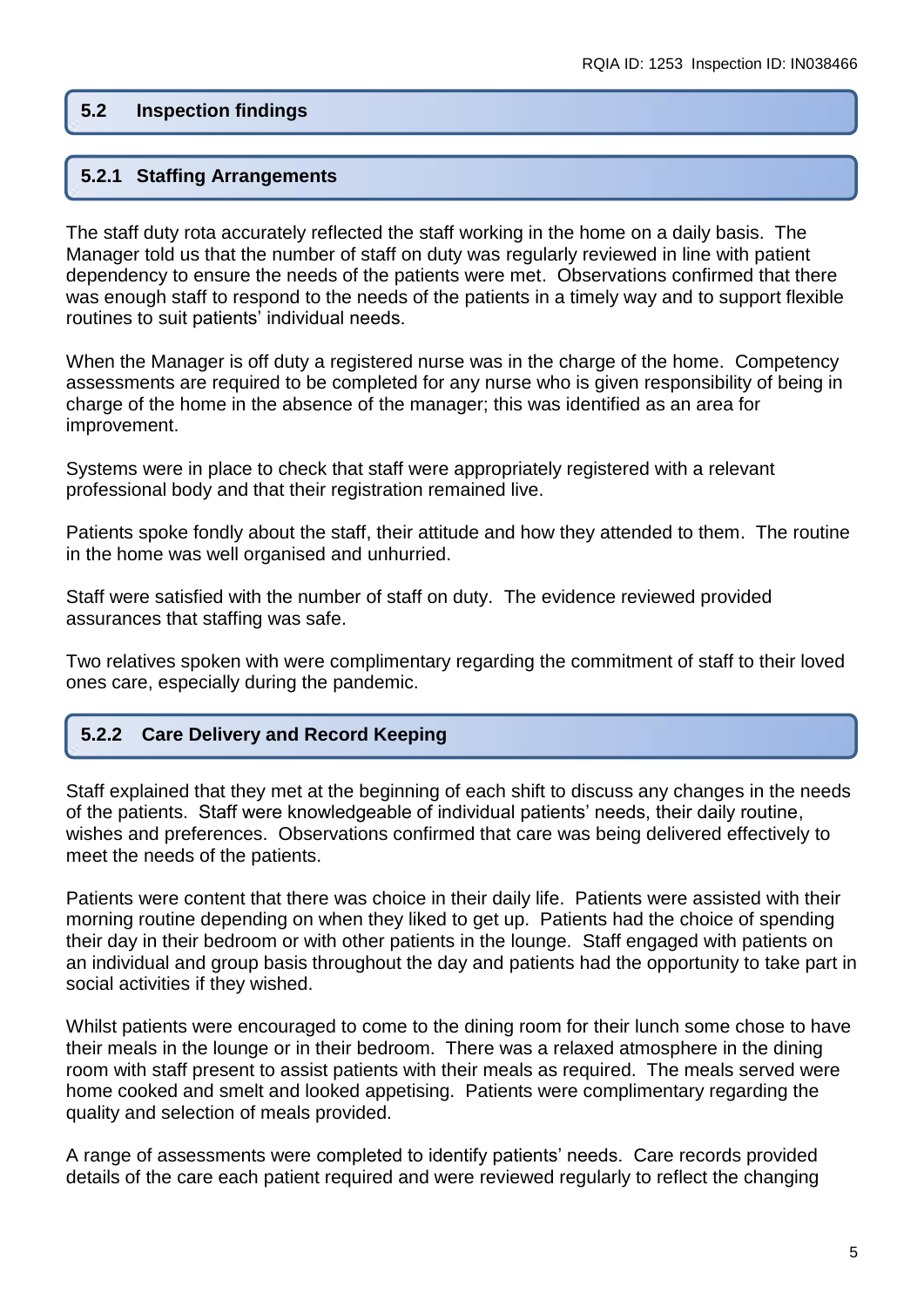needs of the patients. One patient did not have assessments completed at the time of admission to the home or following their admission; this was identified as an area for improvement.

Patients level of mobility, the assistant they required from staff and any equipment required to aid mobility was recorded however the precise sling type and size was not; this was identified as an area for improvement. Arrangements were in place to identify patients who were unable to mobilise or move independently and therefore at greater risk of skin breakdown. Pressure relieving care was recorded.

Patients with wounds had these clearly recorded in their care records; records also reflected the care delivered to encourage the healing of wounds. When dressing regimes are changed this should be reflected in the care plan; this was identified as an area for improvement.

#### **5.2.3 Management of the Environment and Infection Prevention and Control**

The atmosphere in the home was relaxed and well organised. The environment provided homely surroundings for the patients. Patients' bedrooms were personalised with items important to the patient and reflected their likes and interests. Bedrooms and communal areas were well decorated, suitably furnished, clean and tidy; and comfortable.

The home was clean and fresh smelling throughout. Staff confirmed that enhanced cleaning arrangements were in place and included a daily schedule for the cleaning of touchpoints such as door handles, light switches and hand rails.

Two fire doors were propped open on occasions throughout the day. This practice must cease immediately and must be monitored to ensure fire doors remain closed; this was identified as an area for improvement.

Staff carried out hand hygiene appropriately, and changed personal protective equipment (PPE) as required. There were adequate supplies of PPE stored appropriately throughout the home.

Patients participated in the regional monthly COVID 19 testing and staff continued to be tested weekly. The Manager was aware of their responsibility to ensure an outbreak of infection was reported to the Public Health Authority (PHA).

## **5.2.4 Quality of Life for Patients**

Staff responded to patients as individuals; they used their knowledge of patients' life history and their likes and dislikes to engage with them. Staff offered choices to patients throughout the day which included preferences for getting up and going to bed, what clothes they wanted to wear, food and drink options, and where and how they wished to spend their time.

The weather was exceptional warm on the day of the inspection. Staff displayed great empathy towards the patients, offering additional drinks, adjusting clothes and regularly checking how patients were feeling.

Activities were delivered in both small group settings and on a one to one basis. The activity leader explained that the choice and type of activities delivered was determined by the patients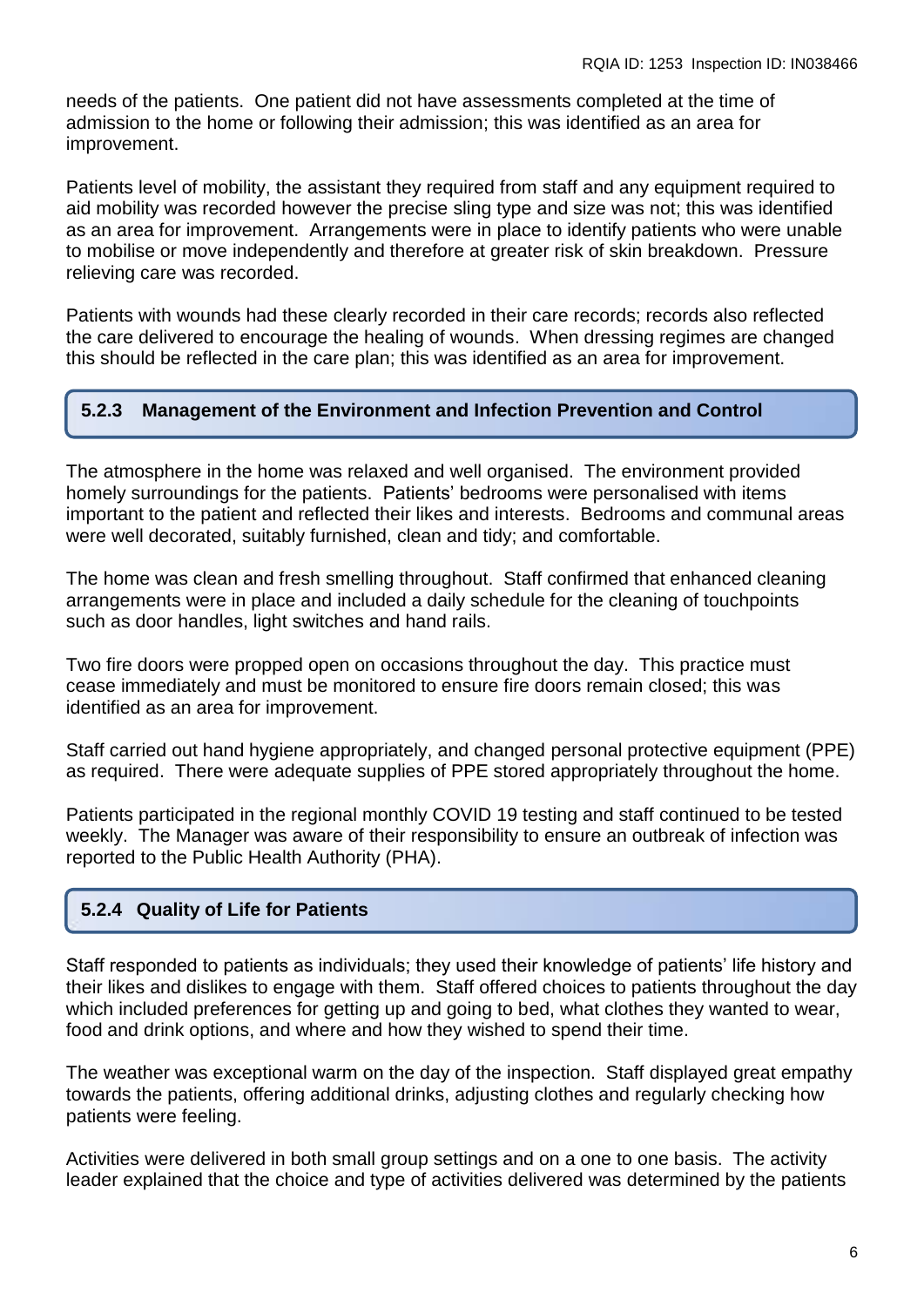and their likes and interests. The activity leaders were enthusiastic about the role activities played in the daily life of the patients. The patients enjoyed armchair exercises in the morning of the inspection.

Arrangements were in place for visiting and care partners; the Manager was aware of the current pathway for the re- introduction of visiting and had arrangements in place to ensure compliance. Precautions such as a booking system, temperature checks and completion of a health declaration were in place for visitors to minimise the risk of the spread of infection. Staff were enthusiastic to have families visiting again.

Processes were in place to safeguard those patients who lacked capacity with making decisions about their care. Staff spoken with were familiar with the term "deprivation of liberty" and the practices which could contribute. Systems were in place to ensure that the required safeguards where adhered to and reviewed as required.

#### **5.2.5 Management and Governance Arrangements**

There has been no change in the management of the home since the last inspection. Mr MacStiofain has been the Manager since September 2019. The Manager is supported daily by the Deputy Manager and the Responsible Individual Mr McGranaghan who is the home regularly throughout the week.

Patients were familiar with the Manager and many of them referred to him by name. It was obvious from their interactions with the patients that he was familiar with them.

This service had systems in place and designated persons identified to oversee the appropriate safeguarding procedures and the home's safeguarding policy. All staff were required to complete adult safeguarding training on an annual basis.

As previously discussed there was evidence that a system of auditing was in place to monitor the quality of care and other services provided to patients. The Manager completed audits of accidents and incidents, care records and wound care. Increased audit activity is required and an area for improvement made as a result of the previous inspection is now stated for a second time.

There was a system in place to manage complaints and to record any compliments received about the home. Compliments had recently been received commending staff for their pastoral care at end of life and the kindness with which they deliver care.

The Responsible Individual undertook an unannounced visit each month to consult with patients, their relatives and staff and to examine areas of the running of the home. Whilst the reports of these visits were available on the day of the inspection they had not been completed in a timely manner and, prior to the inspection, were not available in the home for review by patients, their representatives or any HSC Trust if requested. This was identified as an area for improvement.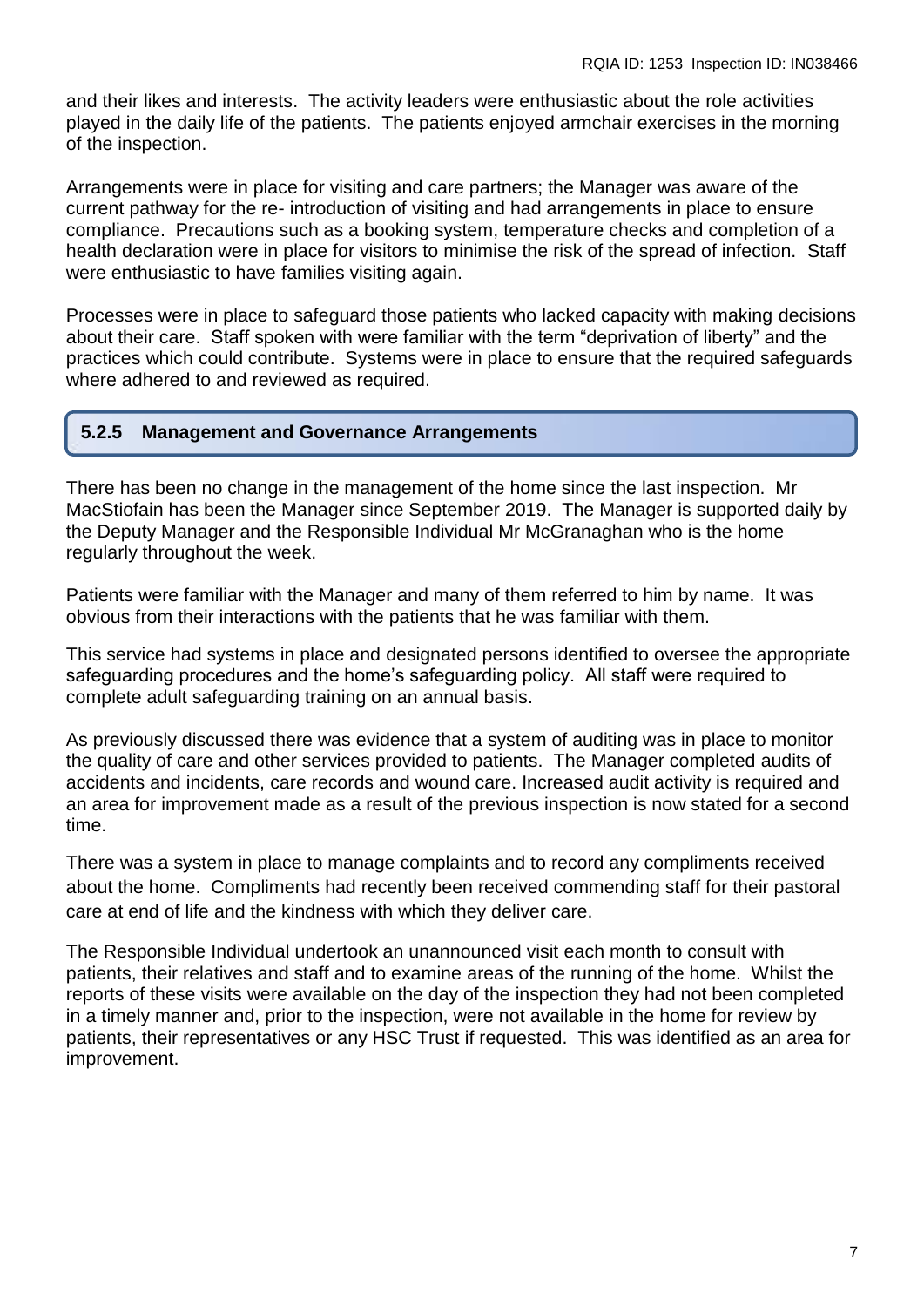#### **6.0 Conclusion**

Discussion with patients and staff, observations and a review of patient and management records evidenced that care in Fruithill was delivered in a safe, effective and compassionate manner with leadership provide by the Manager.

Staff responded to the needs of the patients in a timely way. Patients spoke confidently about the staff, their attitude and the caring manner with which they attended to them. Observation of practice confirmed that staff engaged with patients on an individual and group basis. The programme of activities was planned around the interests of the patients and provide them with positive outcomes.

Systems were in place to ensure that patients' needs were communicated to staff and observations confirmed that care was being delivered effectively to meet the needs of the patients.

As a result of this inspection two previous areas for improvement have been stated for a second time, one has been carried forward for review at a future inspection and a further six areas identified.

Improvements are required with the completion of assessments on admission to the home and the recording of moving and handling needs, bed rails and wound dressings. The Manager must ensure that audit activity is increased, competency assessments are completed with nurses left in charge and that fire doors are monitored to ensure they are not wedged open. Finally the Responsible Individual must ensure that the reports of their monthly visits are completed in a timely manner and available in the home. The previous area for improvement regarding the recording of complaints has been carried forward for review at a future inspection. Compliance with these areas will further improve the services provided in the home.

#### **7.0 Quality Improvement Plan/Areas for Improvement**

Areas for improvement have been identified were action is required to ensure compliance with The Nursing Homes Regulations (Northern Ireland) 2005 and the Care Standards for Nursing Homes (April 2015)

|                                              | <b>Requlations</b> | <b>Standards</b> |
|----------------------------------------------|--------------------|------------------|
| <b>Total number of Areas for Improvement</b> |                    | r*               |

\*the total number of areas for improvement includes three that have been stated for a second time and one which is carried forward for review at the next inspection.

Areas for improvement and details of the Quality Improvement Plan were discussed with Seon Macstiofain, Registered Manager, as part of the inspection process. The timescales for completion commence from the date of inspection.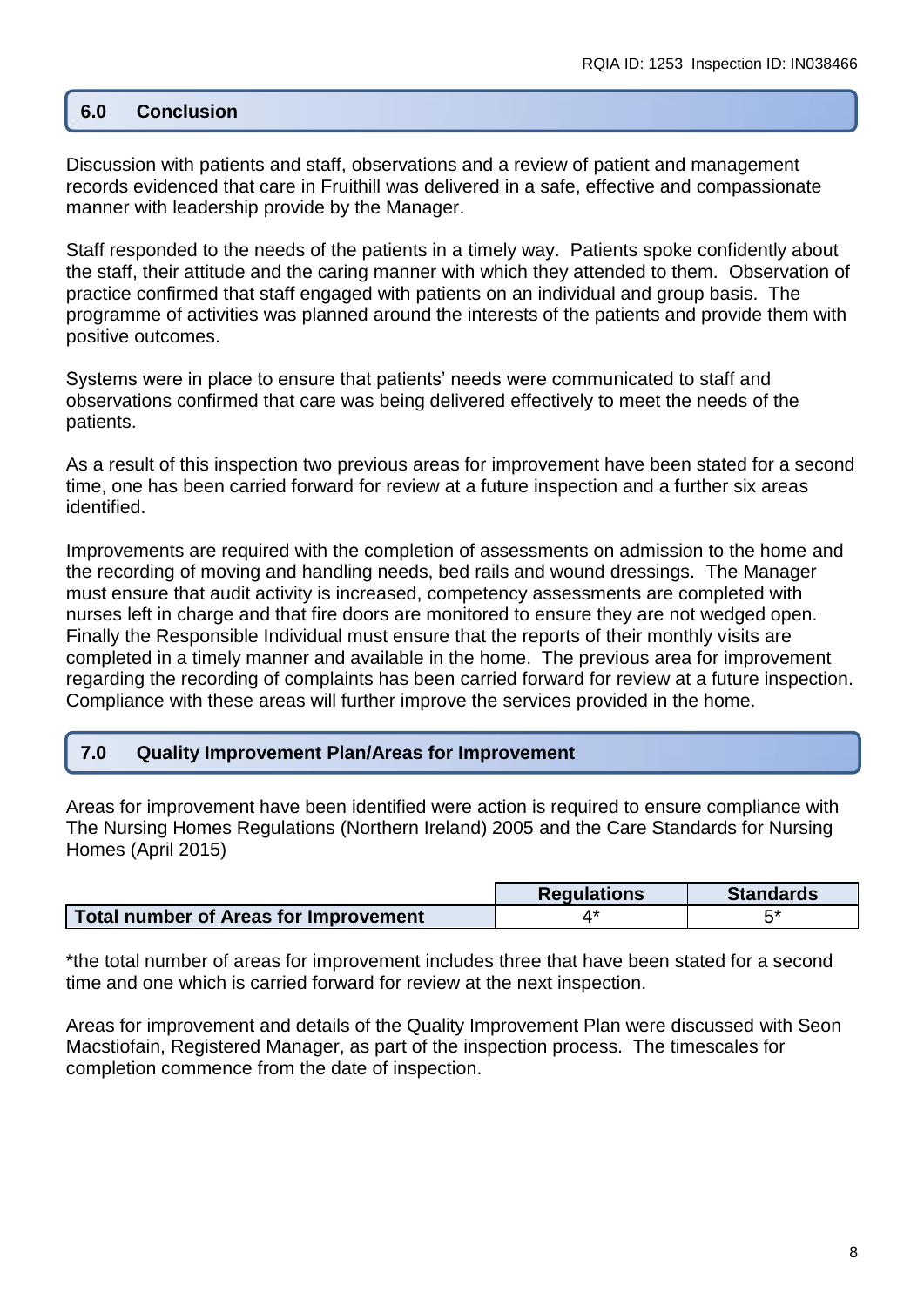# **Quality Improvement Plan**

| Ireland) 2005                                                                        | Action required to ensure compliance with The Nursing Homes Regulations (Northern                                                                                                                                                                                                                                                                                                                                                                                                           |
|--------------------------------------------------------------------------------------|---------------------------------------------------------------------------------------------------------------------------------------------------------------------------------------------------------------------------------------------------------------------------------------------------------------------------------------------------------------------------------------------------------------------------------------------------------------------------------------------|
| Area for improvement 1<br><b>Ref:</b> Regulation 17(1)<br><b>Stated: Second time</b> | The registered person shall ensure that a regular programme of<br>audit, to proactively drive service improvement and to identify<br>potential risk is implement without further delay.<br><b>Ref 5.1</b>                                                                                                                                                                                                                                                                                   |
|                                                                                      |                                                                                                                                                                                                                                                                                                                                                                                                                                                                                             |
| To be completed by:<br>17 August 2021                                                | Response by registered person detailing the actions taken:<br>New care plan audit tool has been circulated to all staff and<br>commenced, auditing and review by Management and clinical<br>nurse lead is ongoing.                                                                                                                                                                                                                                                                          |
| Area for improvement 2                                                               | The registered person shall ensure that a competency ad<br>capability assessments is completed with any nurse who is                                                                                                                                                                                                                                                                                                                                                                        |
| <b>Ref:</b> Regulation 20(3)                                                         | given responsibility of being in charge of the home in the<br>absence of the manager                                                                                                                                                                                                                                                                                                                                                                                                        |
| <b>Stated: First time</b>                                                            | Ref: 5.2.1                                                                                                                                                                                                                                                                                                                                                                                                                                                                                  |
| To be completed by:                                                                  |                                                                                                                                                                                                                                                                                                                                                                                                                                                                                             |
| <b>17 August 2021</b>                                                                | Response by registered person detailing the actions taken:<br>The home has engaged in a comprehensive system of "Nurse in<br>Charge of Care Homes " training by the RCN. Four Nurses<br>have completed this professional accredited coarse. Five Staff<br>are awaiting placements. The home has also agreed to enhance<br>this with an internal Nurse In Charge competencies and<br>capabilities assessment.                                                                                |
| Area for improvement 3                                                               | The registered person must ensure that fire doors are not<br>propped open and are monitored to ensure they remain closed.                                                                                                                                                                                                                                                                                                                                                                   |
| <b>Ref:</b> Regulation 27 $(4)(b)$                                                   | Ref 5.2.3                                                                                                                                                                                                                                                                                                                                                                                                                                                                                   |
| <b>Stated: First time</b>                                                            |                                                                                                                                                                                                                                                                                                                                                                                                                                                                                             |
| To be completed by:<br>With immediate effect                                         | Response by registered person detailing the actions taken:<br>All Fire doors are maintained under Fire Regulation Instructions.<br>All Staff are aware of these regulations. That external fire doors<br>should not be proped open. The management of air flow during<br>heat waves is now regulated with mobile air coolers.<br>Further consideration will be given to structural changes and fire<br>door closure equipment to deal with heat management during<br>summer seasonal peaks. |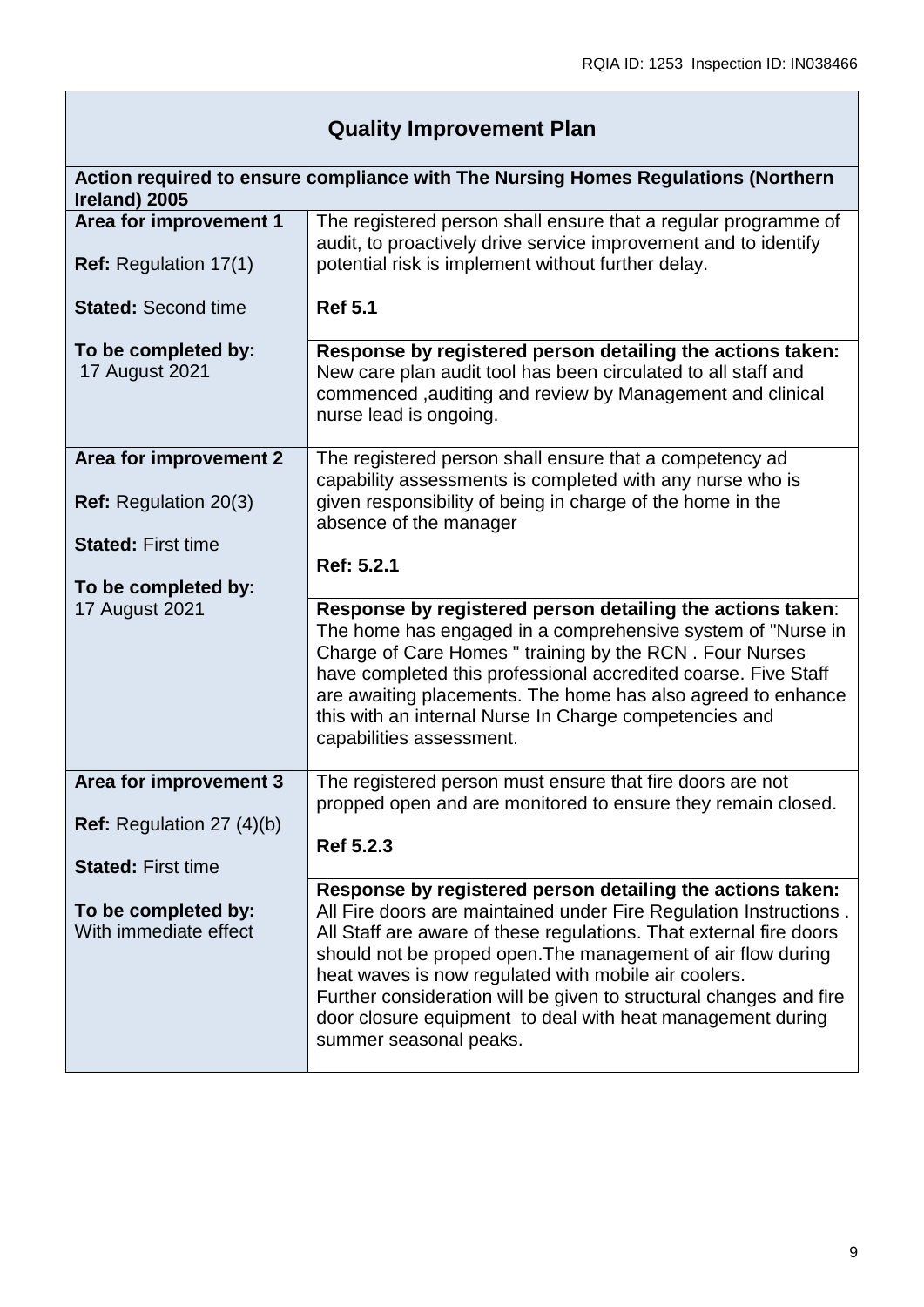| Area for improvement 4                       | The Registered Person must ensure that the reports of monthly                                                                                                                           |
|----------------------------------------------|-----------------------------------------------------------------------------------------------------------------------------------------------------------------------------------------|
| <b>Ref:</b> Regulation 29(5)                 | monitoring visits are completed in a timely manner and<br>available in the home for review by patients, their<br>representatives and HSCT Trusts if requested.                          |
| <b>Stated: First time</b>                    | Ref 5.2.5                                                                                                                                                                               |
| To be completed by:                          |                                                                                                                                                                                         |
| With immediate effect                        | Response by registered person detailing the actions taken:<br>All regulation 29 visit reports are available in paper and<br>computerised format for viewing.                            |
| (April 2015)                                 | Action required to ensure compliance with the Care Standards for Nursing Homes                                                                                                          |
| Area for improvement 1                       | The registered person shall ensure that the recording of                                                                                                                                |
| Ref: Standard 16.11                          | complaints is further developed to include whether or not the<br>complainant is satisfied with the outcome and how this level of<br>satisfaction was determined.                        |
| <b>Stated: First time</b>                    |                                                                                                                                                                                         |
| To be completed by:                          | <b>Ref 5.1</b>                                                                                                                                                                          |
| Ongoing from the date of                     | Action required to ensure compliance with this standard                                                                                                                                 |
| the inspection                               | was not reviewed as part of this inspection and this is<br>carried forward to the next inspection.                                                                                      |
| Area for improvement 2                       | The registered person shall ensure that where a bedrail                                                                                                                                 |
| <b>Ref: Standard 4.8</b>                     | assessment recommends that due to potential risk, alternatives<br>be considered, records reflect what alternatives were tried and,                                                      |
|                                              | if the decision is taken to proceed with bedrails, the reason for                                                                                                                       |
| <b>Stated: Second time</b>                   | this decision.                                                                                                                                                                          |
| To be completed by:<br><b>17 August 2021</b> | <b>Ref 5.1</b>                                                                                                                                                                          |
|                                              | Response by registered person detailing the actions taken:                                                                                                                              |
|                                              | The use of all bed rails has been reviewed and where                                                                                                                                    |
|                                              | approperiate alternatives have been implementated. These<br>assessments are recorded within the residents care plans.                                                                   |
| Area for improvement 3                       | The registered person shall ensure that patients have a                                                                                                                                 |
| Ref: Standard 4.1                            | comprehensive, holistic assessment commenced on the day of<br>admission and completed within 5 days.                                                                                    |
| <b>Stated: First time</b>                    | Ref: 5.2.2                                                                                                                                                                              |
| To be completed by:<br>With immediate effect | Response by registered person detailing the actions taken:<br>All New admissions, permanent, temporary or Respite have core<br>care plans completed within the 5 day assessment period. |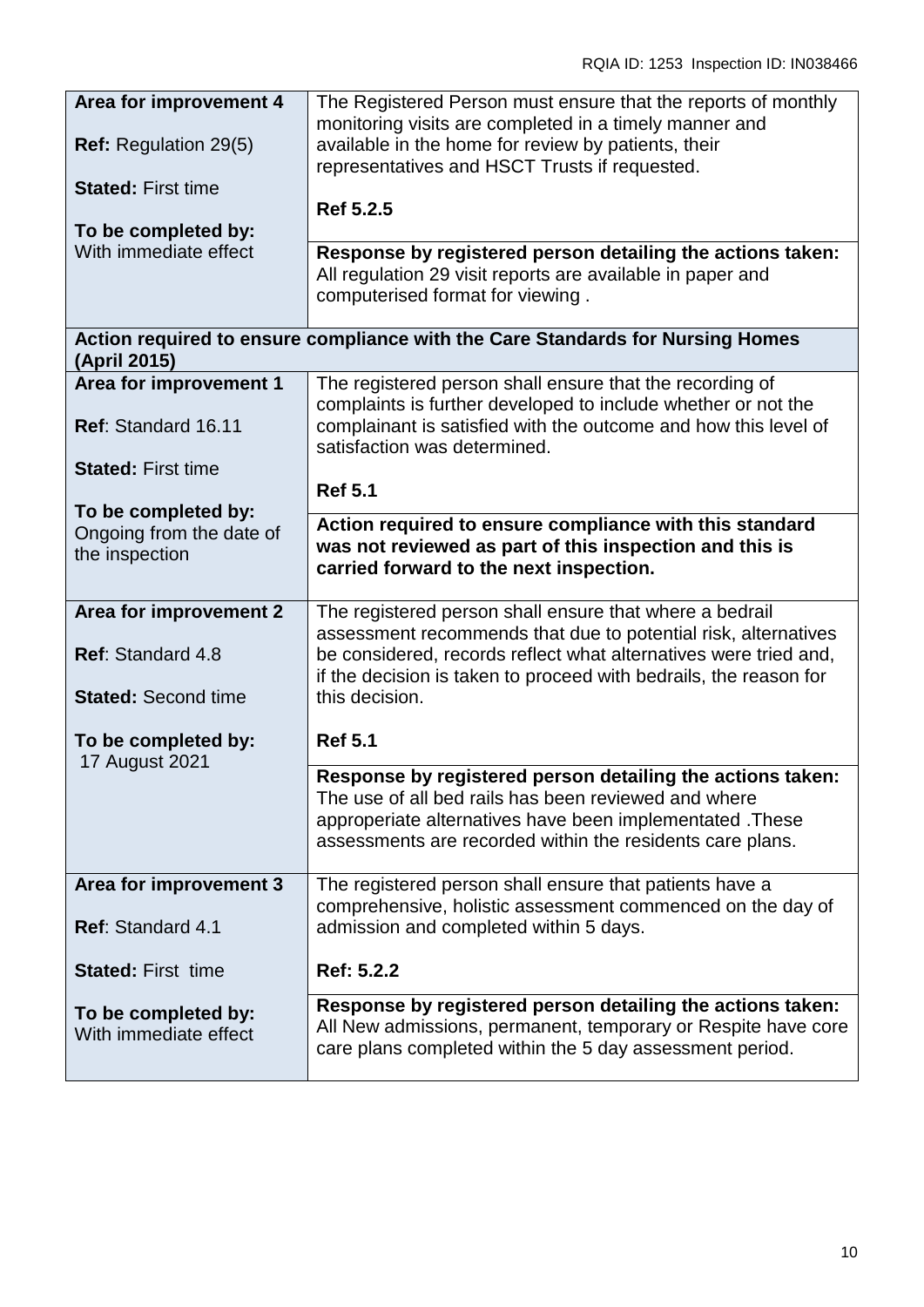| Area for improvement 4                       | The registered person shall ensure that the sling type and size<br>are recorded in the care records.                                                                                                                                                             |
|----------------------------------------------|------------------------------------------------------------------------------------------------------------------------------------------------------------------------------------------------------------------------------------------------------------------|
| <b>Ref: Standard 4</b>                       |                                                                                                                                                                                                                                                                  |
| <b>Stated: First time</b>                    | Ref:5.2.2                                                                                                                                                                                                                                                        |
|                                              | All residents who require to be hoisted for manual handling have<br>the sling type and size recorded into their care plans.                                                                                                                                      |
| To be completed by:<br><b>17 August 2021</b> |                                                                                                                                                                                                                                                                  |
| Area for improvement 5                       | The registered person shall ensure that when dressing regimes<br>are changed the care plan is updated to reflect the current                                                                                                                                     |
| <b>Ref:</b> Standard 4                       | dressing.                                                                                                                                                                                                                                                        |
| <b>Stated: First time</b>                    | Ref 5.2.2                                                                                                                                                                                                                                                        |
| To be completed by:<br>With immediate effect | All care plans for pressure care wounds have amended to reflect<br>the Sskin bundle documentation and wound dressing plan. The<br>home is now working to incorporate these Sskin bundel system<br>from a paper format in to our Electronic Medical Records (ECR) |

*\*Please ensure this document is completed in full and returned via Web Portal\**